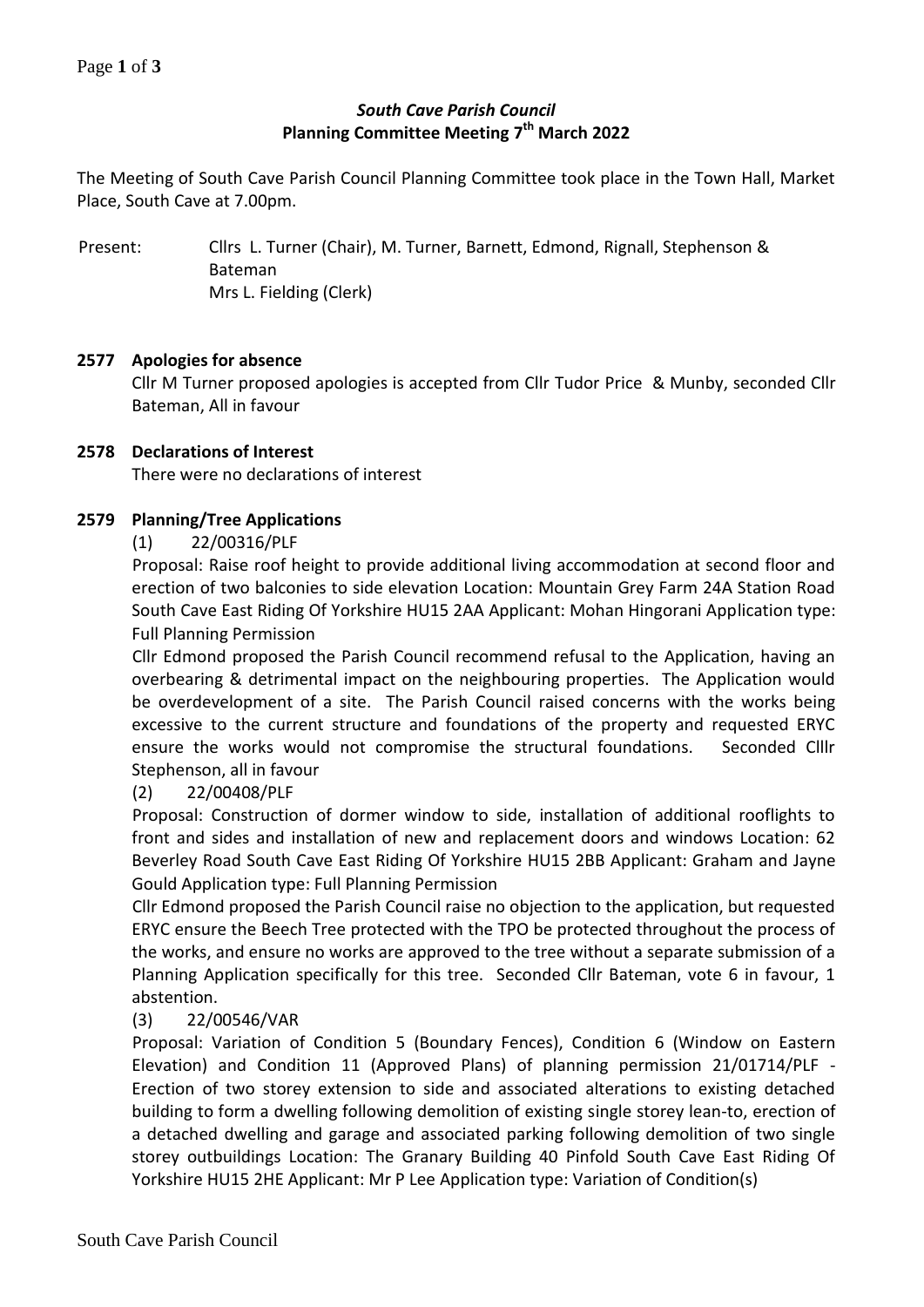Cllr Edmond proposed the Parish Council raise no further comment to the application having Recommended Refusal to two previous applications, both of which had been approved by the ERYC. Seconded Cllr Barnett, All in favour

(4) 22/00463/STPLF

Proposal: Change of use of land for use as a camping and caravan site Location: Williams Den Castle Farm Wold Hill North Cave East Riding Of Yorkshire HU15 2LS Applicant: William's Den Ltd Application type: Strategic - Full Planning Permission

Cllr Stephenson proposed the Parish Council recommend refusal to the application due to the high number of vehicle accessing the site, causing additional traffic through South Cave. The lack of pedestrian provision for visitors on site to access local amenities at North Cave and South Cave with no footpath to areas and no Cycle path provision. The turning from Kettlethorpe hill to the B1230 is significantly inadequate for the potential numbers of vehicles which would include Caravans and motorhomes. There are no details within the application providing the number of plots to be provided or details of onsite facilities including: waste, toilet & parking facilities. The Parish Council raised awareness to the potential problem for emergency vehicles gaining access to the site and requested if the ERYC are minded to approve the application the application be submitted to Committee for consideration. Seconded Cllr Bateman, All in favour

#### **2580 Planning Decisions**

(1) 21/04575/PLF

Proposal: Construction of dormer windows to front and rear and installation of roof light to front Location: 41 West End South Cave East Riding Of Yorkshire HU15 2EX Applicant: Mr And Mrs Davidson

ERYC: Approved

Parish Council: No objection

(2) 21/04615/CLP

Proposal: Certificate of Lawfulness for the proposed erection of single storey extensions to side and rear and two detached outbuildings Location: Prairie Farm Common Road South Cave East Riding Of Yorkshire HU15 2EA Applicant: Ms K Braithwaite

ERYC: Approved

Parish Council: Deferred to ERYC

(3) 21/03605/PLF

Proposal: Conversion of existing attached garage into additional living accommodation Location: 29 The Meadows South Cave East Riding Of Yorkshire HU15 2HR Applicant: Mrs Sharon Worsnop

ERYC: Approved

Parish Council: Recommend Refusal

The Parish Council noted the decisions made by the East Riding of Yorkshire Council

Signed......................................... Chair